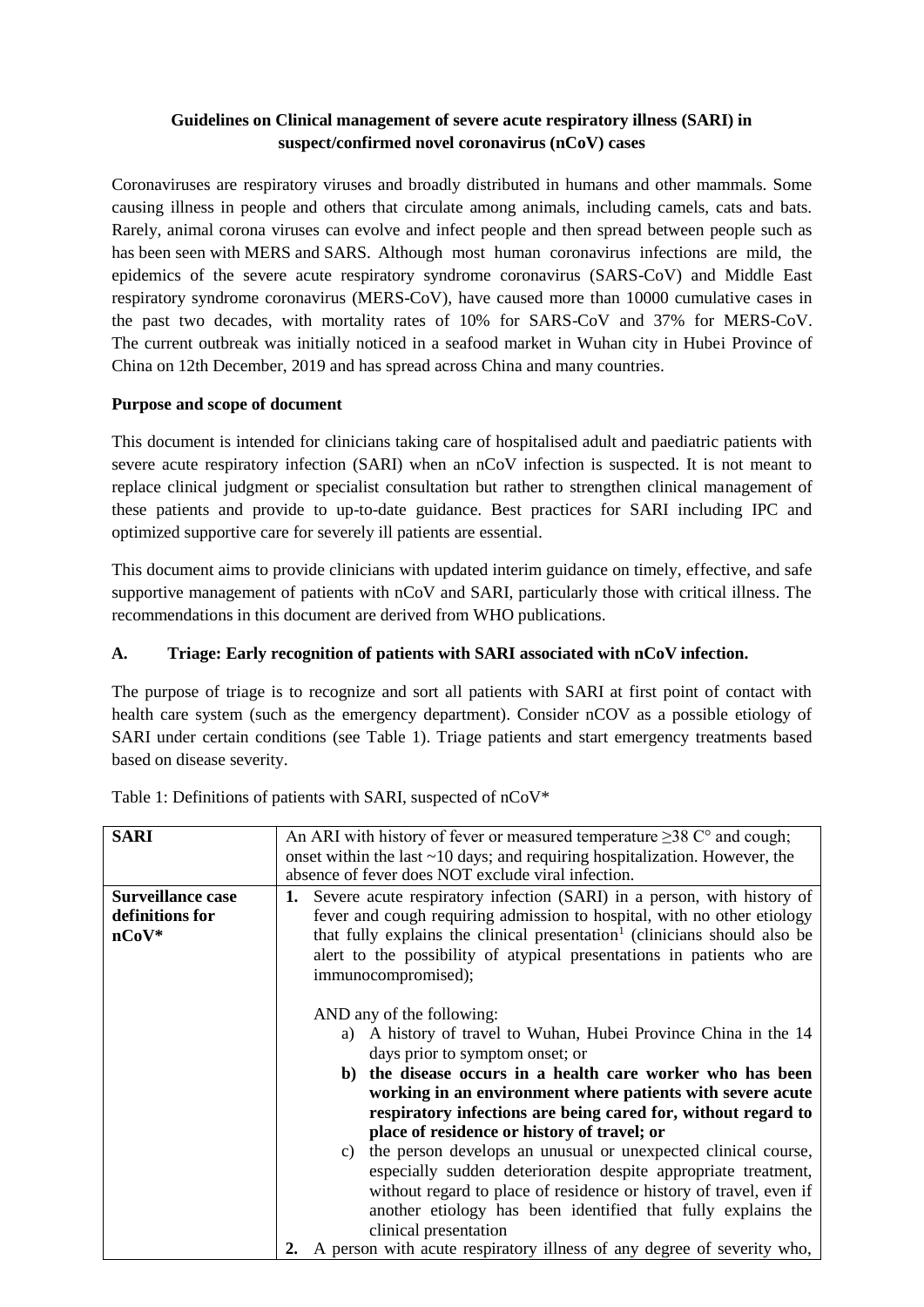| within 14 days before onset of illness, had any of the following                                                               |
|--------------------------------------------------------------------------------------------------------------------------------|
| exposures:                                                                                                                     |
| close physical contact <sup>2</sup> with a confirmed case of $nCoV$ infection,<br>a)<br>while that patient was symptomatic; or |
| a healthcare facility in a country where hospital-associated nCoV<br>b)                                                        |
| infections have been reported;                                                                                                 |

#### **\* see https://mohfw.gov.in/media/disease-alerts for latest case definition**

1- Testing should be according to local guidance for management of community-acquired pneumonia. Examples of other etiologies include Streptococcus pneumoniae, Haemophilus influenza type B, Legionella pneumophila, other recognized primary bacterial pneumonias, influenza viruses, and respiratory syncytial virus.

#### **2- Close contact is defined as:**

- Health care associated exposure, including providing direct care for nCoV patients, working with health care workers infected with nCoV, visiting patients or staying in the same close environment of a nCoV patient
- Working together in close proximity or sharing the same classroom environment with a with nCoV patient
- Traveling together with nCoV patient in any kind of conveyance
- Living in the same household as a nCoV patient

The epidemiological link may have occurred within a 14-day period before or after the onset of illness in the case under consideration

Novel Coronavirus may present with mild, moderate, or severe illness; the latter includes severe pneumonia, ARDS, sepsis and septic shock. Early recognition of suspected patients allows for timely initiation of IPC (see Table 2). Early identification of those with severe manifestations (see Table 2) allows for immediate optimized supportive care treatments and safe, rapid admission (or referral) to intensive care unit according to institutional or national protocols. For those with mild illness, hospitalization may not be required unless there is concern for rapid deterioration. All patients discharged home should be instructed to return to hospital if they develop any worsening of illness.

| Uncomplicated<br>illness | Patients with uncomplicated upper respiratory tract viral infection, may have non-<br>specific symptoms such as fever, cough, sore throat, nasal congestion, malaise,<br>headache, muscle pain or malaise. The elderly and immunosuppressed may present<br>with atypical symptoms. These patients do not have any signs of dehydration,<br>sepsis or shortness of breath |
|--------------------------|--------------------------------------------------------------------------------------------------------------------------------------------------------------------------------------------------------------------------------------------------------------------------------------------------------------------------------------------------------------------------|
| Mild                     | Patient with pneumonia and no signs of severe pneumonia.                                                                                                                                                                                                                                                                                                                 |
| pneumonia                | Child with non-severe pneumonia has cough or difficulty breathing $+$ fast                                                                                                                                                                                                                                                                                               |
|                          | breathing: fast breathing (in breaths/min): <2 months, $\geq 60$ ; 2-11 months, $\geq 50$ ; 1-5<br>years, $\geq 40$ and no signs of severe pneumonia                                                                                                                                                                                                                     |
| Severe                   | Adolescent or adult: fever or suspected respiratory infection, plus one of                                                                                                                                                                                                                                                                                               |
| pneumonia                | respiratory rate > 30 breaths/min, severe respiratory distress, or $SpO2$ <90% on                                                                                                                                                                                                                                                                                        |
|                          | room air                                                                                                                                                                                                                                                                                                                                                                 |
|                          | Child with cough or difficulty in breathing, plus at least one of the following:                                                                                                                                                                                                                                                                                         |
|                          | central cyanosis or SpO2 <90%; severe respiratory distress (e.g. grunting, very                                                                                                                                                                                                                                                                                          |
|                          |                                                                                                                                                                                                                                                                                                                                                                          |
|                          | severe chest indrawing); signs of pneumonia with a general danger sign: inability                                                                                                                                                                                                                                                                                        |
|                          | to breastfeed or drink, lethargy or unconsciousness, or convulsions. Other signs of                                                                                                                                                                                                                                                                                      |
|                          | pneumonia may be present: chest indrawing, fast breathing (in breaths/min): $\langle 2 \rangle$                                                                                                                                                                                                                                                                          |
|                          | months, $\geq 60$ ; 2-11 months, $\geq 50$ ; 1-5 years, $\geq 40$ . The diagnosis is clinical; chest                                                                                                                                                                                                                                                                     |
|                          | imaging can exclude complications.                                                                                                                                                                                                                                                                                                                                       |
| Acute                    | Onset: new or worsening respiratory symptoms within one week of known clinical                                                                                                                                                                                                                                                                                           |
| Respiratory              | insult.                                                                                                                                                                                                                                                                                                                                                                  |
| <b>Distress</b>          | Chest imaging (radiograph, CT scan, or lung ultrasound): bilateral opacities,                                                                                                                                                                                                                                                                                            |
| Syndrome                 | not fully explained by effusions, lobar or lung collapse, or nodules.                                                                                                                                                                                                                                                                                                    |
|                          |                                                                                                                                                                                                                                                                                                                                                                          |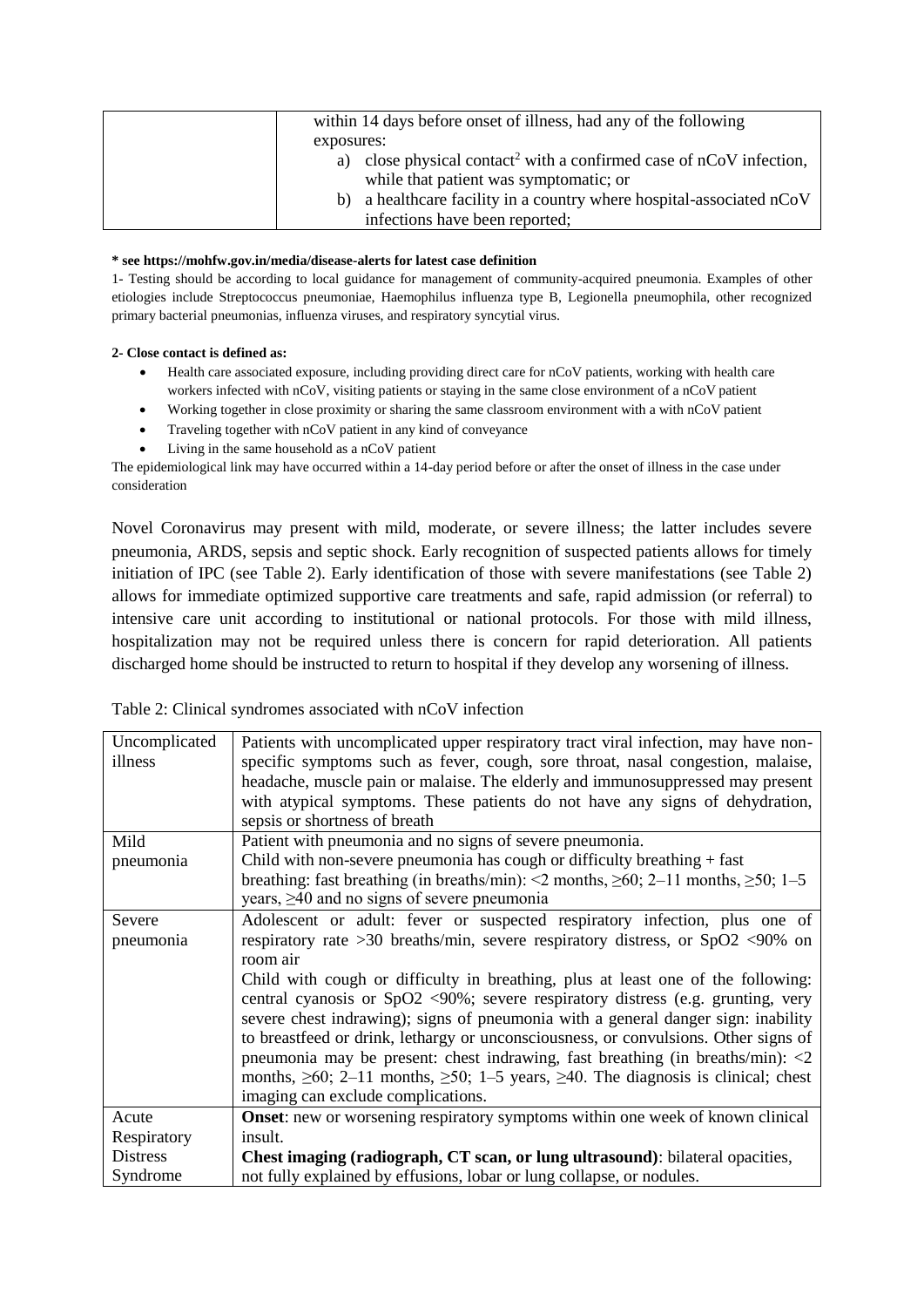|                 | Origin of oedema: respiratory failure not fully explained by cardiac failure or fluid<br>overload. Need objective assessment (e.g. echocardiography) to exclude<br>hydrostatic cause of oedema if no risk factor present.<br><b>Oxygenation</b> (adults):<br>Mild ARDS: 200 mmHg < $PaO2/FiO2 \leq 300$ mmHg (with PEEP or CPAP $\geq 5$<br>cm $H_2O$ , or non-ventilated)<br>Moderate ARDS: 100 mmHg < PaO2/FiO2 $\leq$ 200 mmHg with PEEP $\geq$ 5 cm<br>$\bullet$<br>$H2O$ , or non-ventilated)<br>Severe ARDS: PaO2/FiO2 $\leq$ 100 mmHg with PEEP $\geq$ 5 cmH2O, or non-<br>$\bullet$<br>ventilated)<br>When PaO <sub>2</sub> is not available, $SpO_2/FiO_2 \le 315$ suggests ARDS (including in<br>non-ventilated patients)<br>Oxygenation (children; note $OI = Oxy$ genation Index and $OSI = Oxy$ genation<br>Index using $SpO2$ )<br>Bilevel NIV or CPAP $\geq$ 5 cmH2O via full face mask: PaO <sub>2</sub> /FiO <sub>2</sub> $\leq$ 300 mmHg<br>$\bullet$<br>or $SpO_2/FiO_2 \leq 264$<br>Mild ARDS (invasively ventilated): $4 \leq OI < 8$ or $5 \leq OSI < 7.5$<br>Moderate ARDS (invasively ventilated): $8 \leq OI < 16$ or $7.5 \leq OSI < 12.3$<br>$\bullet$ |
|-----------------|-----------------------------------------------------------------------------------------------------------------------------------------------------------------------------------------------------------------------------------------------------------------------------------------------------------------------------------------------------------------------------------------------------------------------------------------------------------------------------------------------------------------------------------------------------------------------------------------------------------------------------------------------------------------------------------------------------------------------------------------------------------------------------------------------------------------------------------------------------------------------------------------------------------------------------------------------------------------------------------------------------------------------------------------------------------------------------------------------------------------------------------------------------------------------------------|
| Sepsis          | Severe ARDS (invasively ventilated): $OI \ge 16$ or $OSI \ge 12.3$<br>Adults: life-threatening organ dysfunction caused by a dysregulated host response<br>to suspected or proven infection, with organ dysfunction. Signs of organ<br>dysfunction include: altered mental status, difficult or fast breathing, low oxygen<br>saturation, reduced urine output, fast heart rate, weak pulse, cold extremities or low<br>blood pressure, skin mottling, or laboratory evidence of coagulopathy,<br>thrombocytopenia, acidosis, high lactate or hyperbilirubinemia.<br><b>Children</b> : suspected or proven infection and $\geq 2$ SIRS criteria, of which one must<br>be abnormal temperature or white blood cell<br>count                                                                                                                                                                                                                                                                                                                                                                                                                                                        |
| Septic<br>shock | despite volume<br><b>Adults:</b><br>persisting hypotension<br>resuscitation,<br>requiring<br>vasopressors to maintain MAP $\geq$ 65 mmHg and serum lactate level $\geq$ 2 mmol/L<br><b>Children:</b> any hypotension (SBP $\leq$ 5th centile or $>$ 2 SD below normal for age) or<br>2-3 of the following: altered mental state; tachycardia or bradycardia (HR <90 bpm<br>or >160 bpm in infants and HR <70 bpm or >150 bpm in children); prolonged<br>capillary refill $(>2 \text{ sec})$ or warm vasodilation with bounding pulses; tachypnea;<br>mottled skin or petechial or purpuric rash; increased lactate; oliguria; hyperthermia<br>or hypothermia                                                                                                                                                                                                                                                                                                                                                                                                                                                                                                                      |

# **B. Immediate implementation of appropriate IPC measures**

IPC is a critical and integral part of clinical management of patients and should be initiated at the point of entry of the patient to hospital (typically the Emergency Department). Standard precautions should always be routinely applied in all areas of health care facilities. Standard precautions include hand hygiene; use of PPE to avoid direct contact with patients' blood, body fluids, secretions (including respiratory secretions) and non-intact skin. Standard precautions also include prevention of needle-stick or sharps injury; safe waste management; cleaning and disinfection of equipment; and cleaning of the environment.

Table 3: How to implement infection prevention and control measures for patients with suspected or confirmed nCoV infection

| At triage | • Give suspect patient a medical mask and direct patient to separate area, an |
|-----------|-------------------------------------------------------------------------------|
|           | isolation room if available. Keep at least 1 meter distance between suspected |
|           | patients and other patients. Instruct all patients to cover nose and mouth    |
|           | during coughing or sneezing with tissue or flexed elbow for others. Perform   |
|           |                                                                               |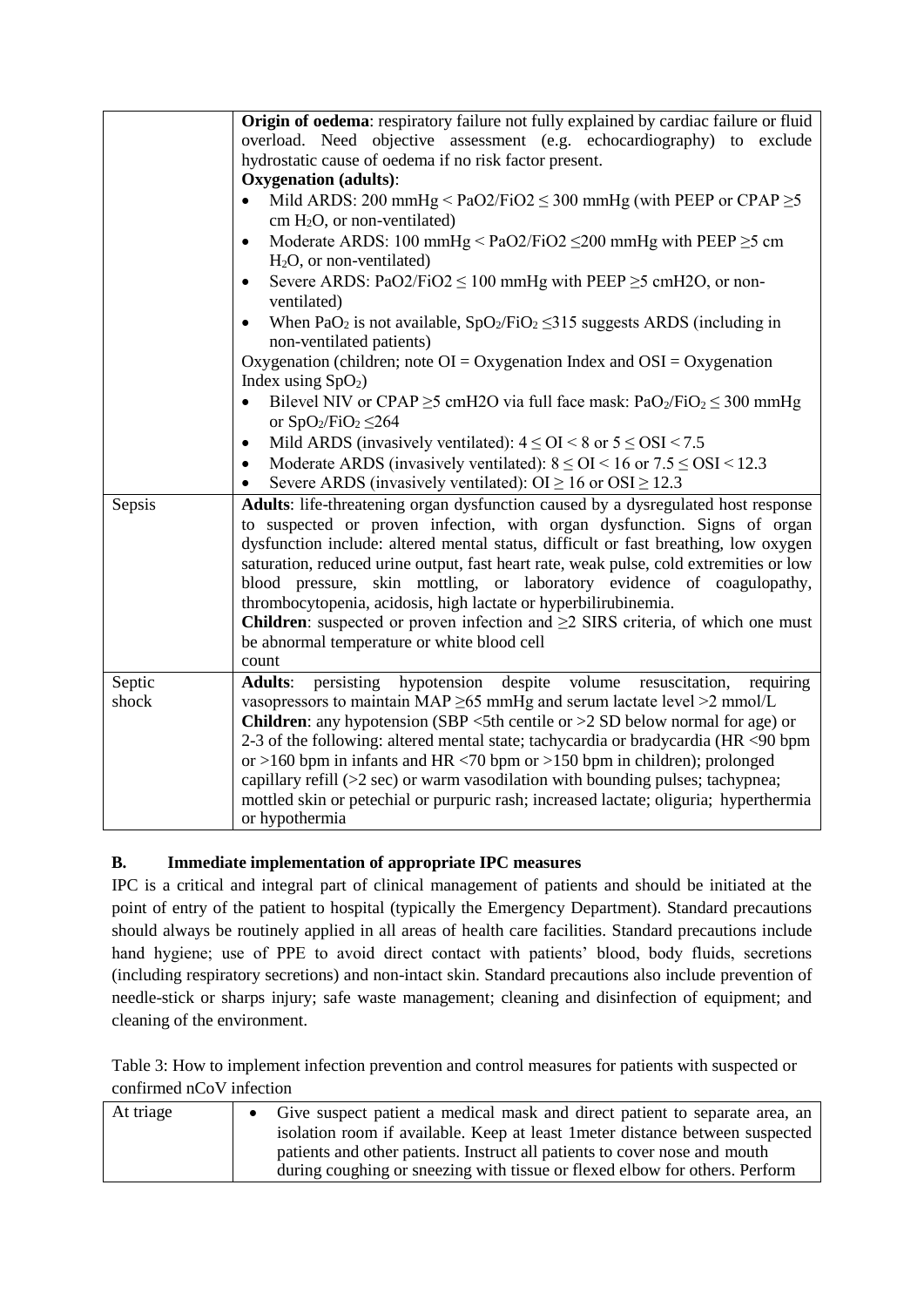|                                                                                              | hand hygiene after contact with respiratory secretions                                                                                                                                                                                                                                                                                                                                                                                                                                                                                                                                                                                                                                                                                                                                                                                                                                                                                       |
|----------------------------------------------------------------------------------------------|----------------------------------------------------------------------------------------------------------------------------------------------------------------------------------------------------------------------------------------------------------------------------------------------------------------------------------------------------------------------------------------------------------------------------------------------------------------------------------------------------------------------------------------------------------------------------------------------------------------------------------------------------------------------------------------------------------------------------------------------------------------------------------------------------------------------------------------------------------------------------------------------------------------------------------------------|
| Apply droplet<br>precautions                                                                 | Droplet precautions prevent large droplet transmission of respiratory viruses.<br>$\bullet$<br>Use a medical mask if working within 1-2 metres of the patient. Place patients<br>in single rooms, or group together those with the same etiological diagnosis.<br>If an etiological diagnosis is not possible, group patients with similar clinical<br>diagnosis and based on epidemiological risk factors, with a spatial separation.<br>When providing care in close contact with a patient with respiratory<br>symptoms (e.g. coughing or sneezing), use eye protection (face-mask or<br>goggles), because sprays of secretions may occur. Limit patient movement<br>within the institution and ensure that patients wear medical masks when<br>outside their rooms                                                                                                                                                                       |
| Apply contact<br>precautions                                                                 | Droplet and contact precautions prevent direct or indirect transmission from<br>$\bullet$<br>contact with contaminated surfaces or equipment (i.e. contact with<br>contaminated oxygen tubing/interfaces). Use PPE (medical mask, eye<br>protection, gloves and gown) when entering room and remove PPE when<br>leaving. If possible, use either disposable or dedicated equipment (e.g.<br>stethoscopes, blood pressure cuffs and thermometers). If equipment needs to<br>be shared among patients, clean and disinfect between each patient use.<br>Ensure that health care workers refrain from touching their eyes, nose, and<br>mouth with potentially contaminated gloved or ungloved hands. Avoid<br>contaminating environmental surfaces that are not directly related to patient<br>care (e.g. door handles and light switches). Ensure adequate room ventilation.<br>Avoid movement of patients or transport. Perform hand hygiene |
| Apply airborne<br>precautions<br>when<br>performing an<br>aerosol<br>generating<br>procedure | Ensure that healthcare workers performing aerosol-generating procedures (i.e.<br>$\bullet$<br>suctioning<br>respiratory tract,<br>intubation,<br>of<br>bronchoscopy,<br>open<br>cardiopulmonary resuscitation) use PPE, including gloves, long-sleeved<br>gowns, eye protection, and fit-tested particulate respirators (N95 or<br>equivalent, or higher level of protection). (The scheduled fit test should not be<br>confused with user seal check before each use.) Whenever possible, use<br>adequately ventilated single rooms when performing aerosol-generating<br>procedures, meaning negative pressure rooms with minimum of 12 air<br>changes per hour or at least 160 litres/second/patient in facilities with natural<br>ventilation. Avoid the presence of unnecessary individuals in the room. Care<br>for the patient in the same type of room after mechanical ventilation<br>commences                                     |

Abbreviations: ARI, acute respiratory infection; PPE, personal protective equipment

## **C. Early supportive therapy and monitoring**

- a. Give supplemental oxygen therapy immediately to patients with SARI and respiratory distress, hypoxaemia, or shock: Initiate oxygen therapy at 5 L/min and titrate flow rates to reach target SpO<sub>2</sub>  $\geq$ 90% in non-pregnant adults and SpO<sub>2</sub>  $\geq$ 92-95 % in pregnant patients. Children with emergency signs (obstructed or absent breathing, severe respiratory distress, central cyanosis, shock, coma or convulsions) should receive oxygen therapy during resuscitation to target  $SpO<sub>2</sub>$  $\geq$ 94%; otherwise, the target SpO<sub>2</sub> is  $\geq$ 90%. All areas where patients with SARI are cared for should be equipped with pulse oximeters, functioning oxygen systems and disposable, single-use, oxygen-delivering interfaces (nasal cannula, simple face mask, and mask with reservoir bag). Use contact precautions when handling contaminated oxygen interfaces of patients with nCoV infection
- b. Use conservative fluid management in patients with SARI when there is no evidence of shock: Patients with SARI should be treated cautiously with intravenous fluids, because aggressive fluid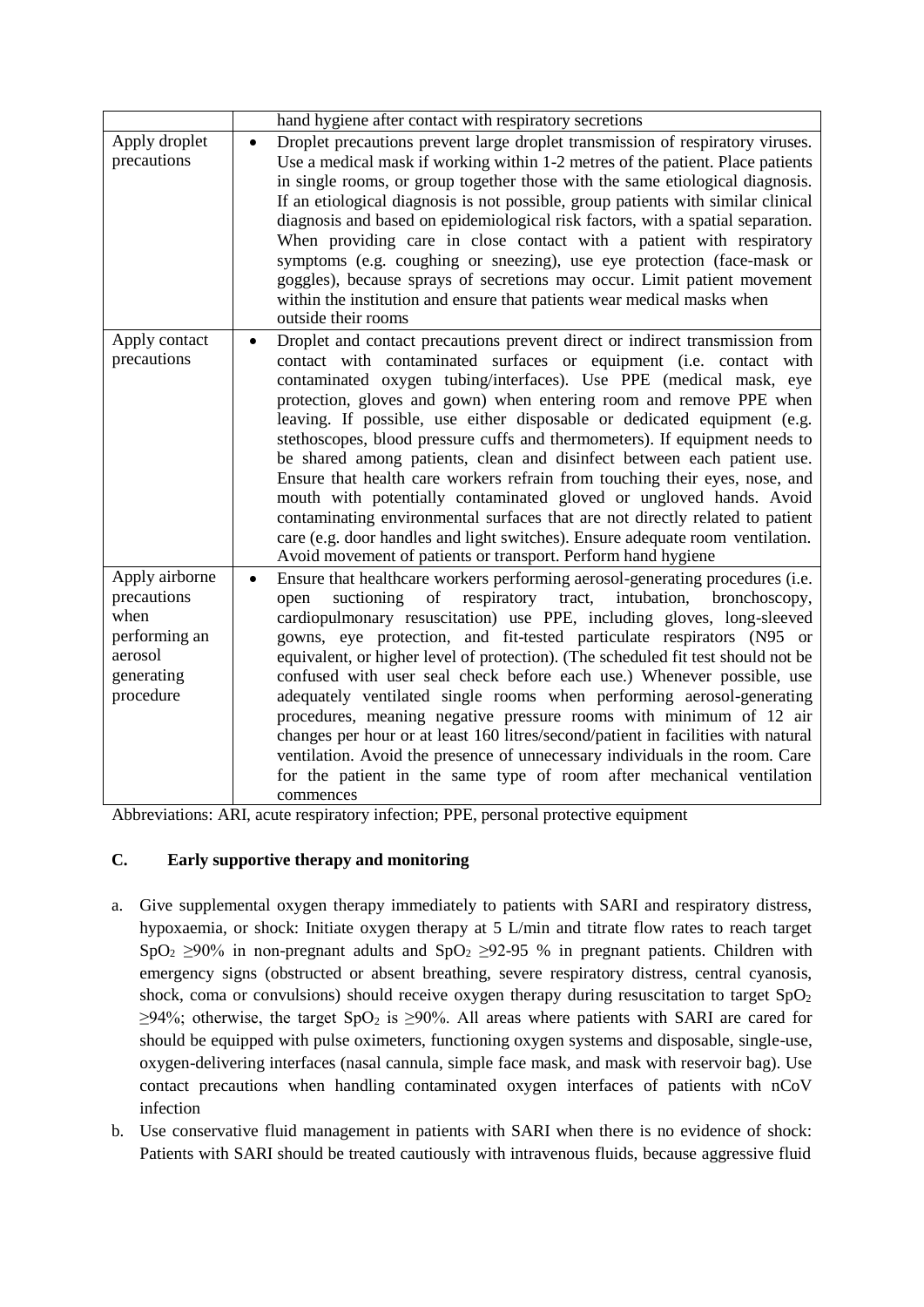resuscitation may worsen oxygenation, especially in settings where there is limited availability of mechanical ventilation

- c. Give empiric antimicrobials to treat all likely pathogens causing SARI. Give antimicrobials within one hour of initial patient assessment for patients with sepsis: Although the patient may be suspected to have nCoV, administer appropriate empiric antimicrobials within ONE hour of identification of sepsis. Empiric antibiotic treatment should be based on the clinical diagnosis (community-acquired pneumonia, health care-associated pneumonia [if infection was acquired in healthcare setting], or sepsis), local epidemiology and susceptibility data, and treatment guidelines. Empiric therapy includes a neuraminidase inhibitor for treatment of influenza when there is local circulation or other risk factors, including travel history or exposure to animal influenza viruses.18 Empiric therapy should be de-escalated on the basis of microbiology results and clinical judgment
- d. Do not routinely give systemic corticosteroids for treatment of viral pneumonia or ARDS outside of clinical trials unless they are indicated for another reason: A systematic review of observational studies of corticosteroids administered to patients with SARS reported no survival benefit and possible harms (avascular necrosis, psychosis, diabetes, and delayed viral clearance). A systematic review of observational studies in influenza found a higher risk of mortality and secondary infections with corticosteroids; the evidence was judged as very low to low quality due to confounding by indication. A subsequent study that addressed this limitation by adjusting for time-varying confounders found no effect on mortality. Finally, a recent study of patients receiving corticosteroids for MERS used a similar statistical approach and found no effect of corticosteroids on mortality but delayed lower respiratory tract (LRT) clearance of MERS-CoV. Given lack of effectiveness and possible harm, routine corticosteroids should be avoided unless they are indicated for another reason. See section F for the use of corticosteroids in sepsis.
- e. Closely monitor patients with SARI for signs of clinical deterioration, such as rapidly progressive respiratory failure and sepsis, and apply supportive care interventions immediately: Application of timely, effective, and safe supportive therapies is the cornerstone of therapy for patients that develop severe manifestations of nCoV
- f. Understand the patient's co-morbid condition(s) to tailor the management of critical illness and appreciate the prognosis: During intensive care management of SARI, determine which chronic therapies should be continued and which therapies should be stopped temporarily
- g. Communicate early with patient and family: Communicate proactively with patients and families and provide support and prognostic information. Understand the patient's values and preferences regarding life-sustaining interventions

### **D. Collection of specimens for laboratory diagnosis**

Guidance on specimen collection, processing, transportation, including related biosafety procedures, is available on **<https://mohfw.gov.in/media/disease-alerts>**

Points to remember

- Collect blood cultures for bacteria that cause pneumonia and sepsis, ideally before antimicrobial therapy. DO NOT delay antimicrobial therapy to collect blood cultures
- Collect specimens from BOTH the upper respiratory tract (URT; nasopharyngeal and oropharyngeal) AND lower respiratory tract (LRT; expectorated sputum, endotracheal aspirate, or bronchoalveolar lavage) for nCoV testing by RT-PCR. Clinicians may elect to collect only LRT samples when these are readily available (for example, in mechanically ventilated patients)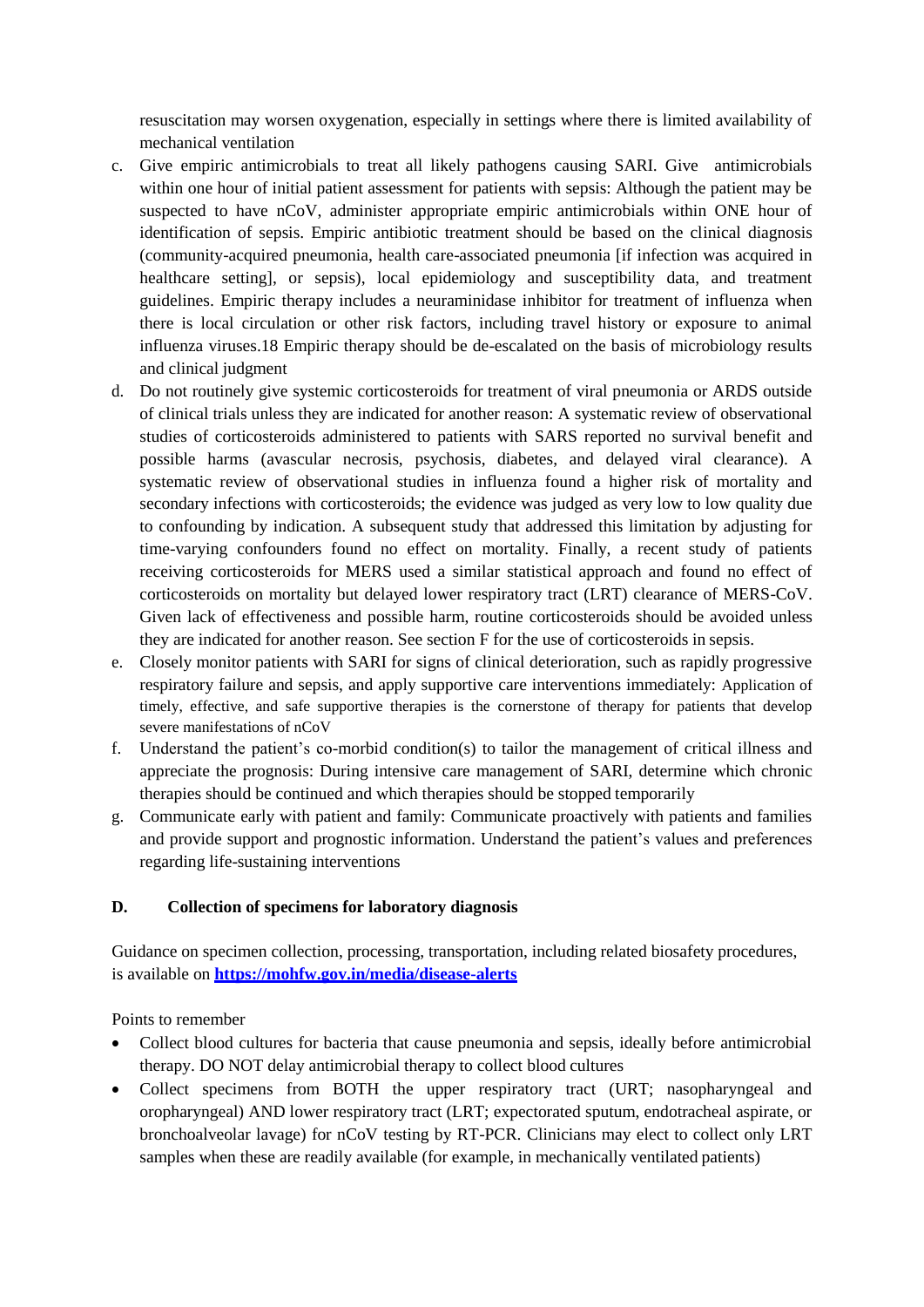Use appropriate PPE for specimen collection (droplet and contact precautions for URT specimens; airborne precautions for LRT specimens). When collecting URT samples, use viral swabs (sterile Dacron or rayon, not cotton) and viral transport media. Do not sample the nostrils or tonsils. In a patient with suspected novel coronavirus, especially with pneumonia or severe illness, a single URT sample does not exclude the diagnosis, and additional URT and LRT samples are recommended. LRT (vs. URT) samples are more likely to be positive and for a longer period. Clinicians may elect to collect only LRT samples when these are readily available (for example, in mechanically ventilated patients). Sputum induction should be avoided due to increased risk of increasing aerosol transmission.

Dual infections with other respiratory viral infections have been found in SARS and MERS cases. At this stage we need detailed microbiologic studies in all suspected cases. Both URT and LRT specimens can tested for other respiratory viruses, such as influenza A and B (including zoonotic influenza A), respiratory syncytial virus, parainfluenza viruses, rhinoviruses, adenoviruses, enteroviruses (e.g. EVD68), human metapneumovirus, and endemic human coronaviruses (i.e. HKU1, OC43, NL63, and 229E). LRT specimens can also be tested for bacterial pathogens, including Legionella pneumophila

In hospitalized patients with confirmed nCoV infection, repeat URT and LRT samples should be collected to demonstrate viral clearance. The frequency of specimen collection will depend on local circumstances but should be at least every 2 to 4 days until there are two consecutive negative results (both URT and LRT samples if both are collected) in a clinically recovered patient at least 24 hours apart. If local infection control practice requires two negative results before removal of droplet precautions, specimens may be collected as often as daily

### **E. Management of hypoxemic respiratory failure and ARDS**

Recognize severe hypoxemic respiratory failure when a patient with respiratory distress is failing standard oxygen therapy. Patients may continue to have increased work of breathing or hypoxemia even when oxygen is delivered via a face mask with reservoir bag (flow rates of 10-15 L/min, which is typically the minimum flow required to maintain bag inflation;  $FiO<sub>2</sub> 0.60-0.95$ ). Hypoxemic respiratory failure in ARDS commonly results from intrapulmonary ventilation-perfusion mismatch or shunt and usually requires mechanical ventilation

High-flow nasal oxygen (HFNO) or non-invasive ventilation (NIV) should only be used in selected patients with hypoxemic respiratory failure. The risk of treatment failure is high in patients with MERS treated with NIV, and patients treated with either HFNO or NIV should be closely monitored for clinical deterioration. HFNO systems can deliver 60 L/min of gas flow and  $FiO<sub>2</sub>$  up to 1.0; paediatric circuits generally only handle up to 15 L/min, and many children will require an adult circuit to deliver adequate flow. Compared to standard oxygen therapy, HFNO reduces the need for intubation. Patients with hypercapnia (exacerbation of obstructive lung disease, cardiogenic pulmonary oedema), hemodynamic instability, multi-organ failure, or abnormal mental status should generally not receive HFNO, although emerging data suggest that HFNO may be safe in patients with mild-moderate and non-worsening hypercapnia.25 Patients receiving HFNO should be in a monitored setting and cared for by experienced personnel capable of endotracheal intubation in case the patient acutely deteriorates or does not improve after a short trial (about 1 hr). Evidence-based guidelines on HFNO do not exist, and reports on HFNO in MERS patients are limited.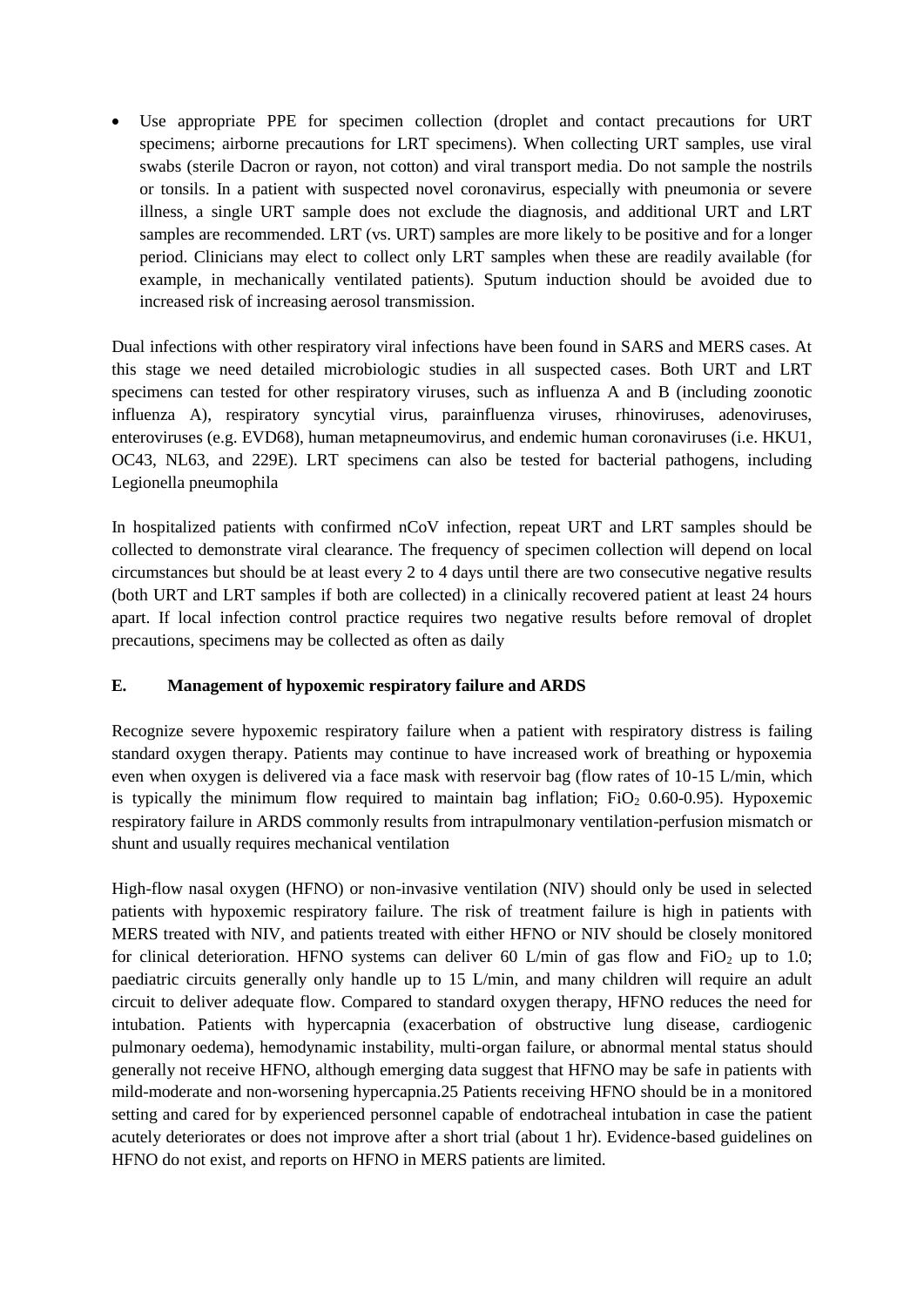NIV guidelines make no recommendation on use in hypoxemic respiratory failure (apart from cardiogenic pulmonary oedema and post-operative respiratory failure) or pandemic viral illness (referring to studies of SARS and pandemic influenza). Risks include delayed intubation, large tidal volumes, and injurious transpulmonary pressures. Limited data suggest a high failure rate when MERS patients receive NIV. Patients receiving a trial of NIV should be in a monitored setting and cared for by experienced personnel capable of endotracheal intubation in case the patient acutely deteriorates or does not improve after a short trial (about 1 hr). Patients with hemodynamic instability, multiorgan failure, or abnormal mental status should not receive NIV.

Recent publications suggest that newer HFNO and NIV systems with good interface fitting do not create widespread dispersion of exhaled air and therefore should be associated with low risk of airborne transmission.

Endotracheal intubation should be performed by a trained and experienced provider using airborne precautions. Patients with ARDS, especially young children or those who are obese or pregnant, may desaturate quickly during intubation. Pre-oxygenate with  $100\%$  FiO<sub>2</sub> for 5 minutes, via a face mask with reservoir bag, bag-valve mask, HFNO, or NIV. Rapid sequence intubation is appropriate after an airway assessment that identifies no signs of difficult intubation.

Implement mechanical ventilation using lower tidal volumes (4–8 ml/kg predicted body weight, PBW) and lower inspiratory pressures (plateau pressure  $\langle 30 \text{ cm} H_2O \rangle$ . This is a strong recommendation from a clinical guideline for patients with ARDS, and is suggested for patients with sepsis-induced respiratory failure who do not meet ARDS criteria. The initial tidal volume is 6 ml/kg PBW; tidal volume up to 8 ml/kg PBW is allowed if undesirable side effects occur (e.g. dyssynchrony, pH <7.15). Hypercapnia is permitted if meeting the pH goal of 7.30-7.45. Ventilator protocols are available. The use of deep sedation may be required to control respiratory drive and achieve tidal volume targets. Although high driving pressure (plateau pressure−PEEP) may more accurately predict increased mortality in ARDS compared to high tidal volume or plateau pressure, RCTs of ventilation strategies that target driving pressure are not currently available.

In patients with severe ARDS, prone ventilation for >12 hours per day is recommended. Application of prone ventilation is strongly recommended for adult and paediatric patients with severe ARDS but requires sufficient human resources and expertise to be performed safely.

Use a conservative fluid management strategy for ARDS patients without tissue hypoperfusion.

In patients with moderate or severe ARDS, higher PEEP instead of lower PEEP is suggested. PEEP titration requires consideration of benefits (reducing atelectrauma and improving alveolar recruitment) vs. risks (end-inspiratory overdistension leading to lung injury and higher pulmonary vascular resistance). Tables are available to guide PEEP titration based on the  $FiO<sub>2</sub>$  required to maintain  $SpO<sub>2</sub>$ . A related intervention of recruitment manoeuvres (RMs) is delivered as episodic periods of high continuous positive airway pressure  $[30-40 \text{ cm H}_2\text{O}]$ , progressive incremental increases in PEEP with constant driving pressure, or high driving pressure; considerations of benefits vs. risks are similar. Higher PEEP and RMs were both conditionally recommended in a clinical practice guideline. For PEEP, the guideline considered an individual patient data meta-analysis of 3 RCTs. However, a subsequent RCT of high PEEP and prolonged high-pressure RMs showed harm, suggesting that the protocol in this RCT should be avoided. Monitoring of patients to identify those who respond to the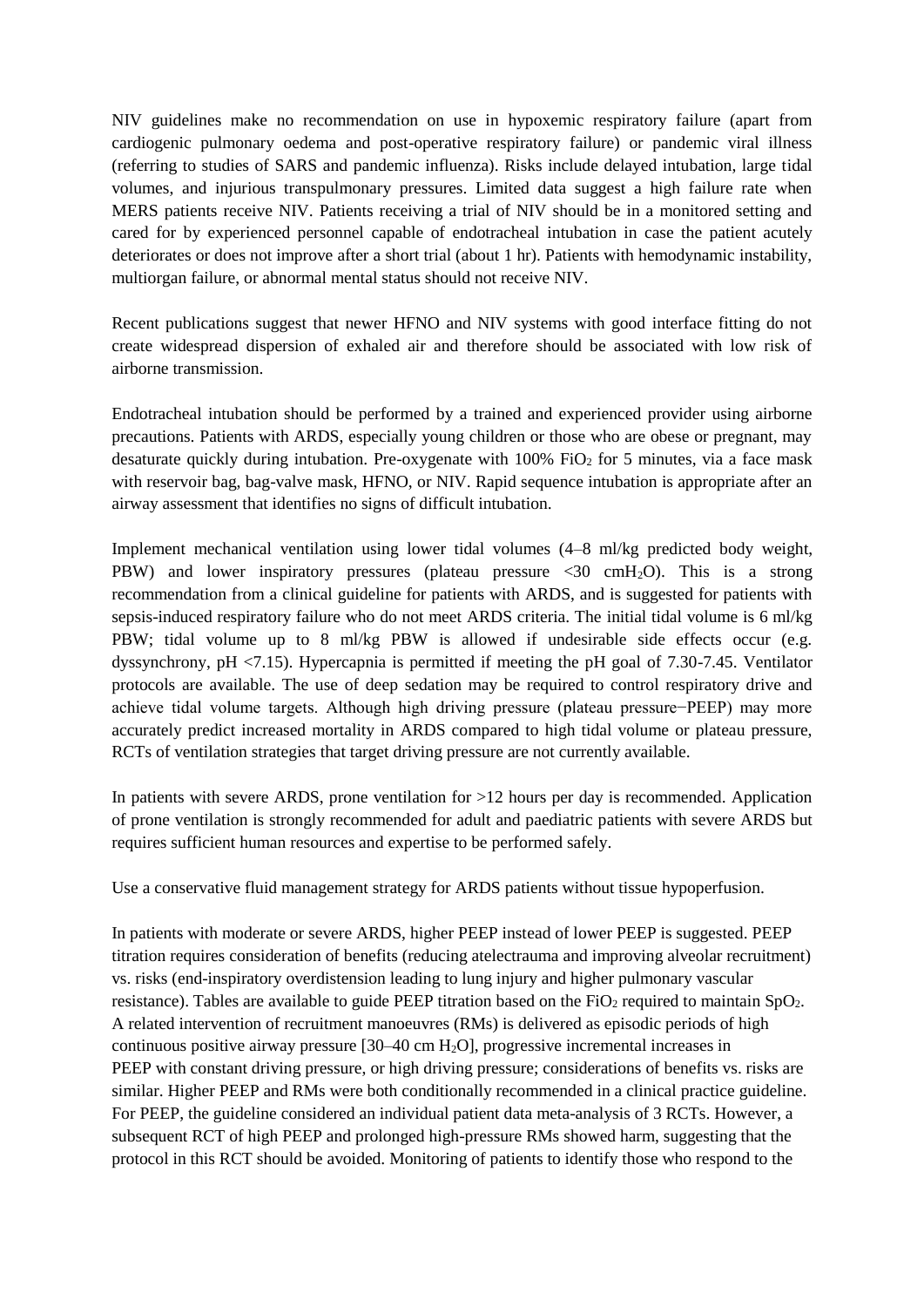initial application of higher PEEP or a different RM protocol, and stopping these interventions in nonresponders, is suggested.

In patients with moderate-severe ARDS ( $PaO<sub>2</sub>/FiO<sub>2</sub> < 150$ ), neuromuscular blockade by continuous infusion should not be routinely used. One trial found that this strategy improved survival in patients with severe ARDS (PaO2/FiO2 <150) without causing significant weakness, but results of a recent larger trial found that use of neuromuscular blockage with high PEEP strategy was not associated with survival when compared to a light sedation strategy without neuromuscular blockade. Continuous neuromuscular blockade may still be considered in patients with ARDS in certain situations: ventilator dyssnchony despite sedation, such that tidal volume limitation cannot be reliably achieved; or refractory hypoxemia or hypercapnia.

In settings with access to expertise in extracorporeal life support (ECLS), consider referral of patients with refractory hypoxemia despite lung protective ventilation. A recent guideline made no recommendation about ECLS in patients with ARDS. Since then, an RCT of ECLS for patients with ARDS was stopped early and found no statistically significant difference in the primary outcome of 60-day mortality between ECLS and standard medical management (including prone positioning and neuromuscular blockade). However, ECLS was associated with a reduced risk of the composite outcome of mortality and crossover to ECLS, and a post hoc Bayesian analysis of this RCT showed that ECLS is very likely to reduce mortality across a range of prior assumptions. In patients with MERS-CoV infection, ECLS vs. conventional treatment was associated with reduced mortality in a cohort study. ECLS should only be offered in expert centres with a sufficient case volume to maintain expertise and that can apply the IPC measures required for nCoV patients

**Avoid disconnecting the patient from the ventilator, which results in loss of PEEP and atelectasis. Use in-line catheters for airway suctioning and clamp endotracheal tube when disconnection is required (for example, transfer to a transport ventilator)**

### **F. Management of septic shock**

Recognize septic shock in adults when infection is suspected or confirmed AND vasopressors are needed to maintain mean arterial pressure (MAP)  $\geq$ 65 mmHg AND lactate is  $\geq$ 2 mmol/L, in absence of hypovolemia. Recognize septic shock in children with any hypotension (systolic blood pressure [SBP] <5th centile or >2 SD below normal for age) or 2-3 of the following: altered mental state; tachycardia or bradycardia (HR <90 bpm or >160 bpm in infants and HR <70 bpm or >150 bpm in children); prolonged capillary refill  $(>2 \text{ sec})$  or warm vasodilation with bounding pulses; tachypnea; mottled skin or petechial or purpuric rash; increased lactate; oliguria; hyperthermia or hypothermia.

In the absence of a lactate measurement, use MAP and clinical signs of perfusion to define shock. Standard care includes early recognition and the following treatments within 1 hour of recognition: antimicrobial therapy and fluid loading and vasopressors for hypotension. The use of central venous and arterial catheters should be based on resource availability and individual patient needs. Detailed guidelines are available for the management of septic shock in adults and children.

In resuscitation from septic shock in adults, give at least 30 ml/kg of isotonic crystalloid in adults in the first 3 hours. In resuscitation from septic shock in children in well-resourced settings, give 20 ml/kg as a rapid bolus and up to 40-60 ml/kg in the first 1 hr.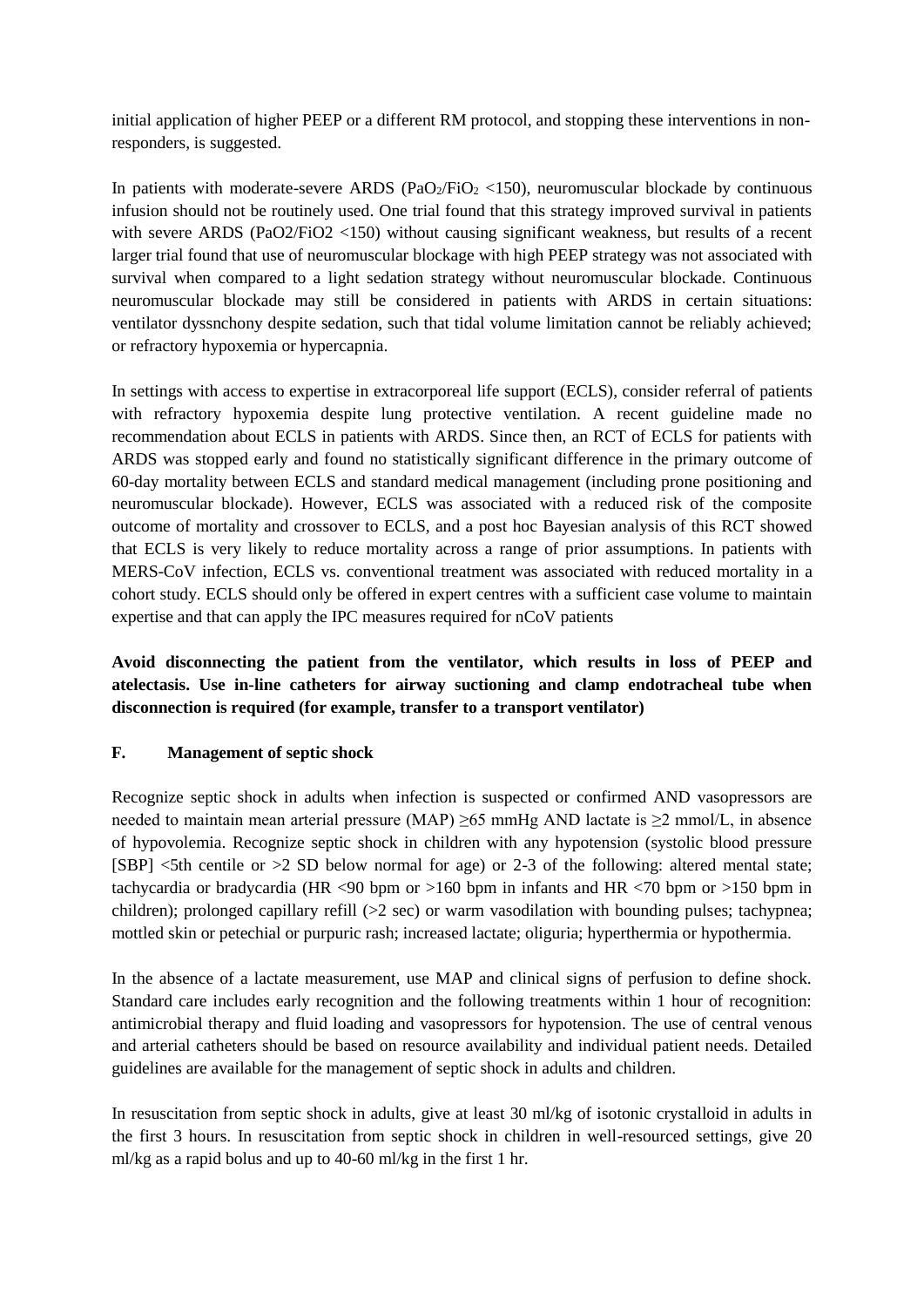Do not use hypotonic crystalloids, starches, or gelatins for resuscitation.

Fluid resuscitation may lead to volume overload, including respiratory failure. If there is no response to fluid loading and signs of volume overload appear (for example, jugular venous distension, crackles on lung auscultation, pulmonary oedema on imaging, or hepatomegaly in children), then reduce or discontinue fluid administration. This step is particularly important where mechanical ventilation is not available. Alternate fluid regimens are suggested when caring for children in resource-limited settings.

Crystalloids include normal saline and Ringer's lactate. Determine need for additional fluid boluses (250-1000 ml in adults or 10-20 ml/kg in children) based on clinical response and improvement of perfusion targets. Perfusion targets include MAP (>65 mmHg or age-appropriate targets in children), urine output  $(0.5 \text{ ml/kg/hr}$  in adults, 1 ml/kg/hr in children), and improvement of skin mottling, capillary refill, level of consciousness, and lactate. Consider dynamic indices of volume responsiveness to guide volume administration beyond initial resuscitation based on local resources and experience. These indices include passive leg raises, fluid challenges with serial stroke volume measurements, or variations in systolic pressure, pulse pressure, inferior vena cava size, or stroke volume in response to changes in intrathoracic pressure during mechanical ventilation.

Starches are associated with an increased risk of death and acute kidney injury vs. crystalloids. The effects of gelatins are less clear, but they are more expensive than cyrstalloids. Hypotonic (vs. isotonic) solutions are less effective at increasing intravascular volume. Surviving Sepsis also suggests albumin for resuscitation when patients require substantial amounts of crystalloids, but this conditional recommendation is based on low-quality evidence.

## **Administer vasopressors when shock persists during or after fluid resuscitation. The initial blood pressure target is MAP ≥65 mmHg in adults and age-appropriate targets in children.**

If central venous catheters are not available, vasopressors can be given through a peripheral IV, but use a large vein and closely monitor for signs of extravasation and local tissue necrosis. If extravasation occurs, stop infusion. Vasopressors can also be administered through intraosseous needles.

If signs of poor perfusion and cardiac dysfunction persist despite achieving MAP target with fluids and vasopressors, consider an inotrope such as dobutamine

Vasopressors (i.e. norepinephrine, epinephrine, vasopressin, and dopamine) are most safely given through a central venous catheter at a strictly controlled rate, but it is also possible to safely administer them via peripheral vein and intraosseous needle. Monitor blood pressure frequently and titrate the vasopressor to the minimum dose necessary to maintain perfusion and prevent side effects. Norepinephrine is considered first-line in adult patients; epinephrine or vasopressin can be added to achieve the MAP target. Because of the risk of tachyarrhythmia, reserve dopamine for selected patients with low risk of tachyarrhythmia or those with bradycardia. In children with cold shock (more common), epinephrine is considered first-line, while norepinephrine is used in patients with warm shock (less common).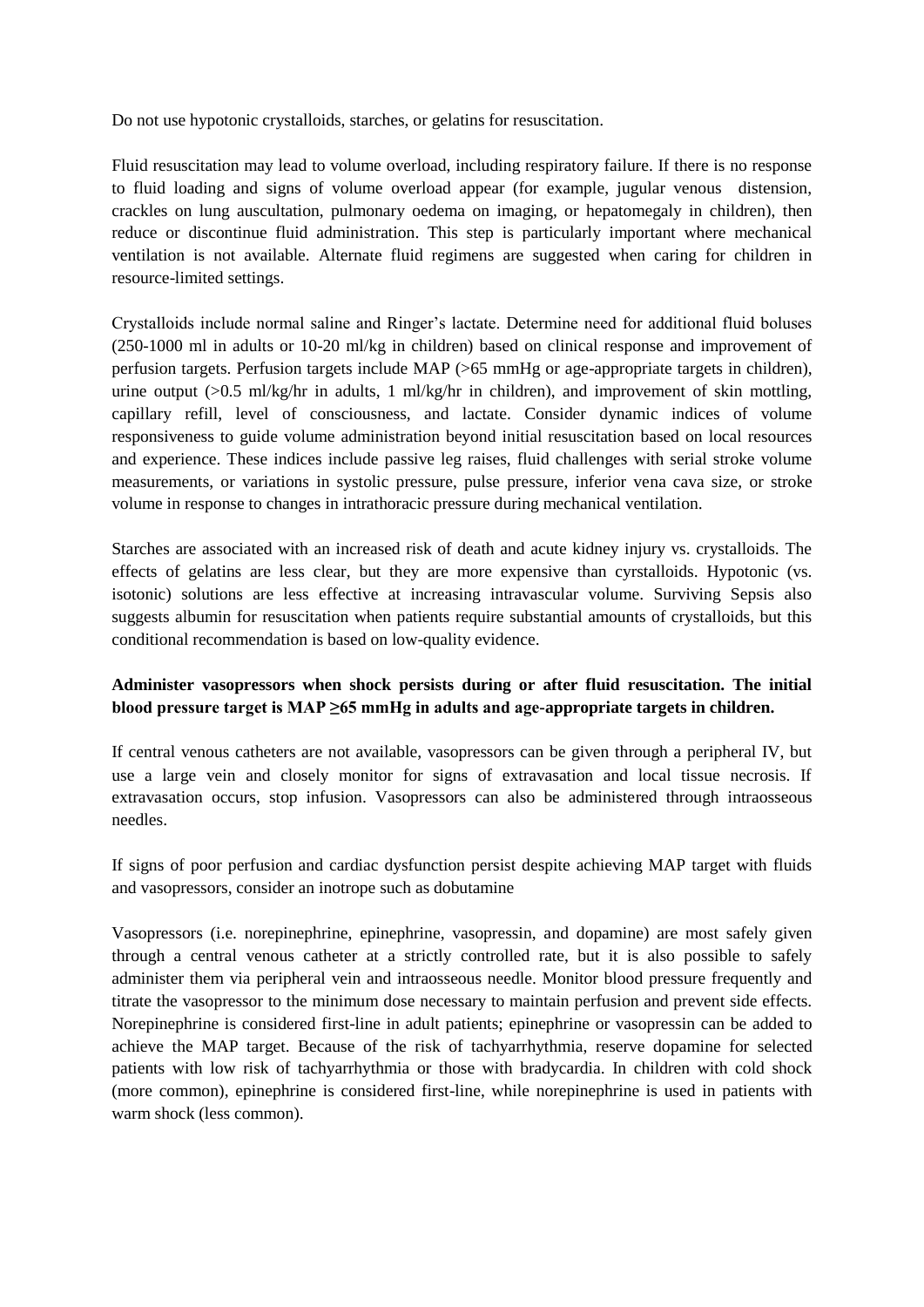## **G. Prevention of complications**

Implement the following interventions (Table 4) to prevent complications associated with critical illness. These interventions are based on Surviving Sepsis or other guidelines, and are generally limited to feasible recommendations based on high quality evidence.

| Anticipated                | Interventions                                                                                                                                          |
|----------------------------|--------------------------------------------------------------------------------------------------------------------------------------------------------|
| Outcome                    |                                                                                                                                                        |
| Reduce days of             | Use weaning protocols that include daily assessment for readiness to breathe<br>$\bullet$                                                              |
| invasive                   | spontaneously                                                                                                                                          |
| mechanical                 | Minimize continuous or intermittent sedation, targeting specific titration<br>$\bullet$                                                                |
| ventilation                | endpoints (light sedation unless contraindicated) or with daily interruption                                                                           |
|                            | of continuous sedative infusions                                                                                                                       |
| Reduce incidence           | Oral intubation is preferable to nasal intubation in adolescents and adults<br>$\bullet$                                                               |
| of ventilator              | Keep patient in semi-recumbent position (head of bed elevation 30-45°)<br>$\bullet$                                                                    |
| associated                 | Use a closed suctioning system; periodically drain and discard condensate in<br>$\bullet$                                                              |
| pneumonia                  | tubing                                                                                                                                                 |
|                            | Use a new ventilator circuit for each patient; once patient is ventilated,<br>$\bullet$<br>change circuit if it is soiled or damaged but not routinely |
|                            | Change heat moisture exchanger when it malfunctions, when soiled, or<br>$\bullet$                                                                      |
|                            | every 5-7 days                                                                                                                                         |
| Reduce incidence           | Use pharmacological prophylaxis (low molecular-weight heparin [preferred<br>$\bullet$                                                                  |
| of venous                  | if available] or heparin 5000 units subcutaneously twice daily) in                                                                                     |
| thromboembolism            | adolescents and adults without contraindications. For those with                                                                                       |
|                            | contraindications, use mechanical prophylaxis (intermittent pneumatic                                                                                  |
|                            | compression devices).                                                                                                                                  |
| Reduce incidence           | Use a checklist with completion verified by a real-time observer as reminder<br>$\bullet$                                                              |
| of catheter related        | of each step needed for sterile insertion and as a daily reminder to remove                                                                            |
| bloodstream                | catheter if no longer needed                                                                                                                           |
| infection                  |                                                                                                                                                        |
| Reduce incidence           | Turn patient every two hours<br>$\bullet$                                                                                                              |
| of pressure                |                                                                                                                                                        |
| ulcers<br>Reduce incidence |                                                                                                                                                        |
| of stress ulcers           | Give early enteral nutrition (within 24–48 hours of admission)<br>$\bullet$                                                                            |
| and                        | Administer histamine-2 receptor blockers or proton-pump inhibitors in<br>$\bullet$                                                                     |
| gastrointestinal           | patients with risk factors for GI bleeding. Risk factors for gastrointestinal                                                                          |
| bleeding                   | bleeding include mechanical ventilation for $\geq$ 48 hours, coagulopathy, renal                                                                       |
|                            | replacement<br>therapy, liver disease, multiple comorbidities, and higher organ failure score<br>$\bullet$                                             |
| Reduce incidence           |                                                                                                                                                        |
| of ICU-related             | Actively mobilize the patient early in the course of illness when safe to do<br>$\bullet$                                                              |
| weakness                   | SO                                                                                                                                                     |
|                            |                                                                                                                                                        |

Table 4: Prevention of complications

# **H. Specific anti-Novel-CoV treatments and clinical research**

There is no current evidence from RCTs to recommend any specific anti-nCoV treatment for patients with suspected or confirmed nCoV. Unlicensed treatments should be administered only in the context of ethically-approved clinical trials or the Monitored Emergency Use of Unregistered Interventions Framework (MEURI), with strict monitoring.